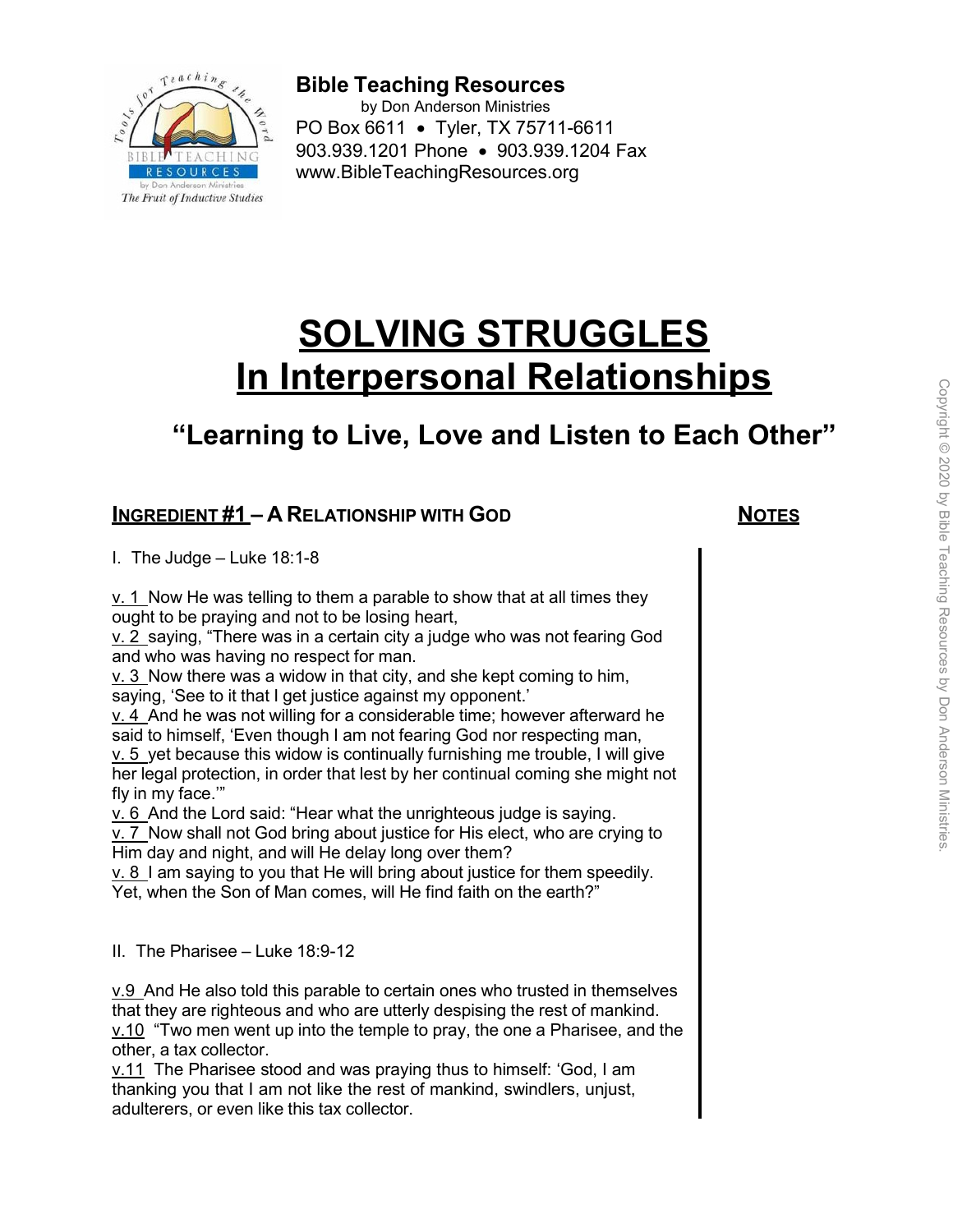III. The Tax Collector – Luke 18:13

v.13 But the tax collector, standing some distance away, was even unwilling to lift up his eyes to heaven, but was beating his breast, saying, 'God, be merciful to me, the sinner!'

IV. Jesus - Application – Luke 18:14

v.14 I am saying to you, this man went down to his house having been justified rather than the other, for everyone who is exalting himself shall be humbled, but the one who is humbling himself shall be exalted."

### **ADDITIONAL NOTES:**

# **INGREDIENT #2 – UNCONDITIONAL LOVE NOTES**

I. "Who is God and what is He like?" – Luke 15:11-24

Take a look at My Father:

- 1. Where He spent His time 15:1, 2
- 2. When a sheep was lost 15:3-7
- 3. When a silver coin was lost 15:8-10
- 4. When a prodigal son left 15:11-24

v.11 And He said, "A certain man was having two sons;

v.12 and the younger of them said to his father, 'Father, give me the share of the estate which falls to me.' And he divided his wealth between them. v.13 And not many days later, the younger son gathered everything together and went on a journey to a distant country, and there he squandered his wealth with loose living.

v.14 Now when he had spent everything, a severe famine occurred in that country, and he began to be in need.

v.15 And he went and attached himself to one of the citizens of that country, and he sent him into his fields to be feeding hogs.

v.16 And he was longing to fill his stomach with some of the carob-pods which the hogs were eating, and no one was giving [anything] to him.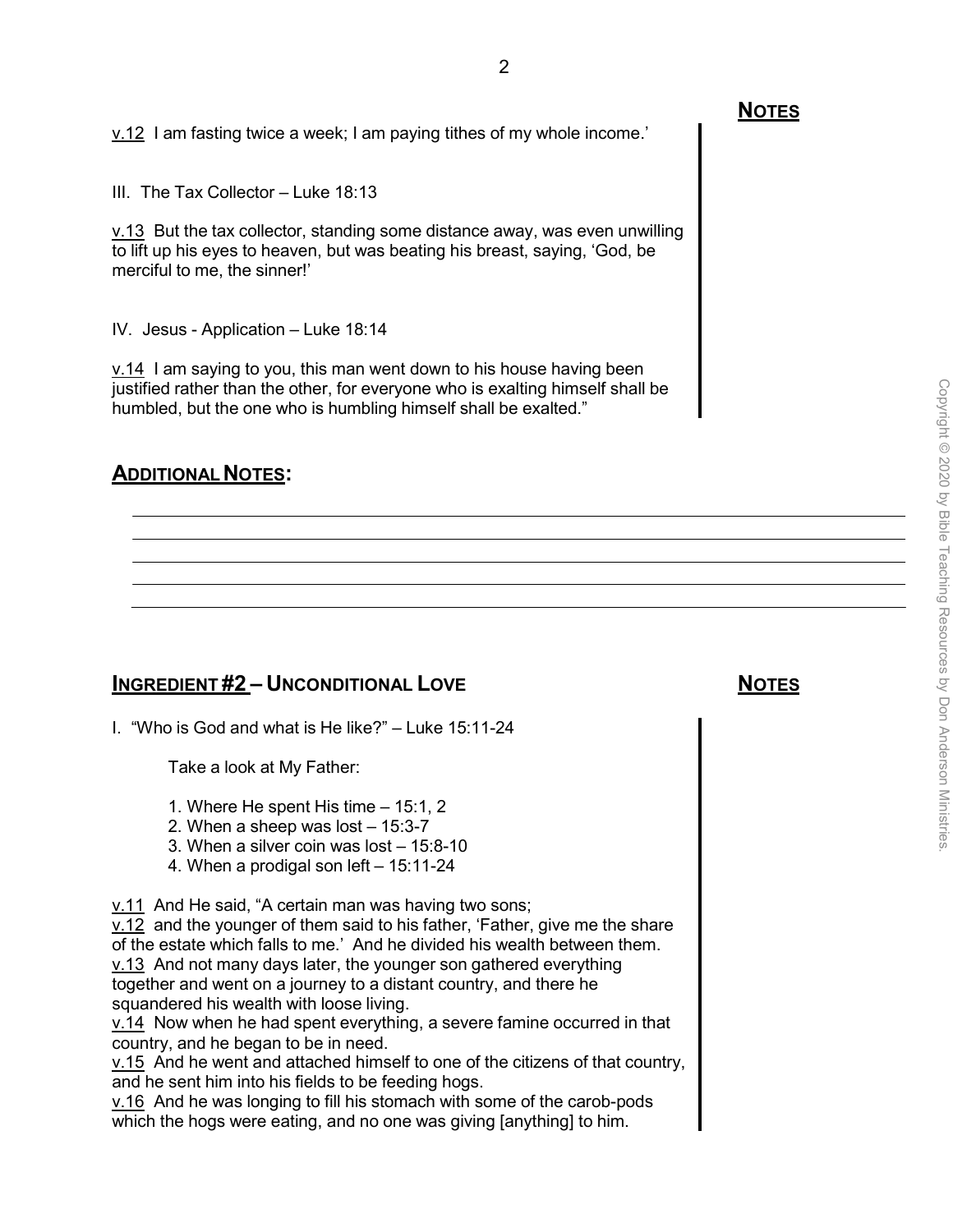v.17 But when he came to his senses, he said, 'How many employees of my father are getting more than enough bread, and I am perishing here with hunger.

v.18 Having pulled up stakes, I will go to my father and I will say to him: "Father, I sinned against heaven and before you.

v.19 No longer am I worthy to be called your son; make me as one of your employees."'

v.20 And having pulled up stakes, he came to his own father. And while he was still a long distance away, his father saw him and was moved with compassion, and having run, he fell on his neck and kissed him again and again.

v.21 And the son said to him, 'Father, I have sinned against heaven and before you; no longer am I worthy to be called your son.'

v.22 But the father said to his slaves, 'Quickly bring out the best robe and put it on him, and put a ring on his hand and sandals on his feet;

v.23 and bring the fattened calf, kill it, and let us eat and be merry.

v.24 Because this son of mine was dead and has come to life again; he was lost and has been found.' And they began to be merry."

5. When a proud son got angry – 15:25-32

# **THE FATHER IS ALWAYS FREE TO ACT IN INTERPERSONAL RELATIONSHIPS BECAUSE HE IS NEVER IN NEED OF RECONCILIATION.**

# **ADDITIONAL NOTES:**

# **INGREDIENT #3 – COMPASSION NOTES**

I. The Student: Right on truth and wrong on relationship – Luke 10:25-29

v.25 And behold, a certain legal expert stood up, putting Him to the test, saying, "Teacher, by doing what shall I inherit eternal life?" v.26 And He said to him: "What is written in the Law? How are you reading?"

v.27 And answering he said: "You shall love the Lord your God with your whole heart and with your whole soul and with your whole strength and with your whole mind, and your neighbor as yourself."

v.28 And He said to him: "You answered correctly. Be doing this and you shall live."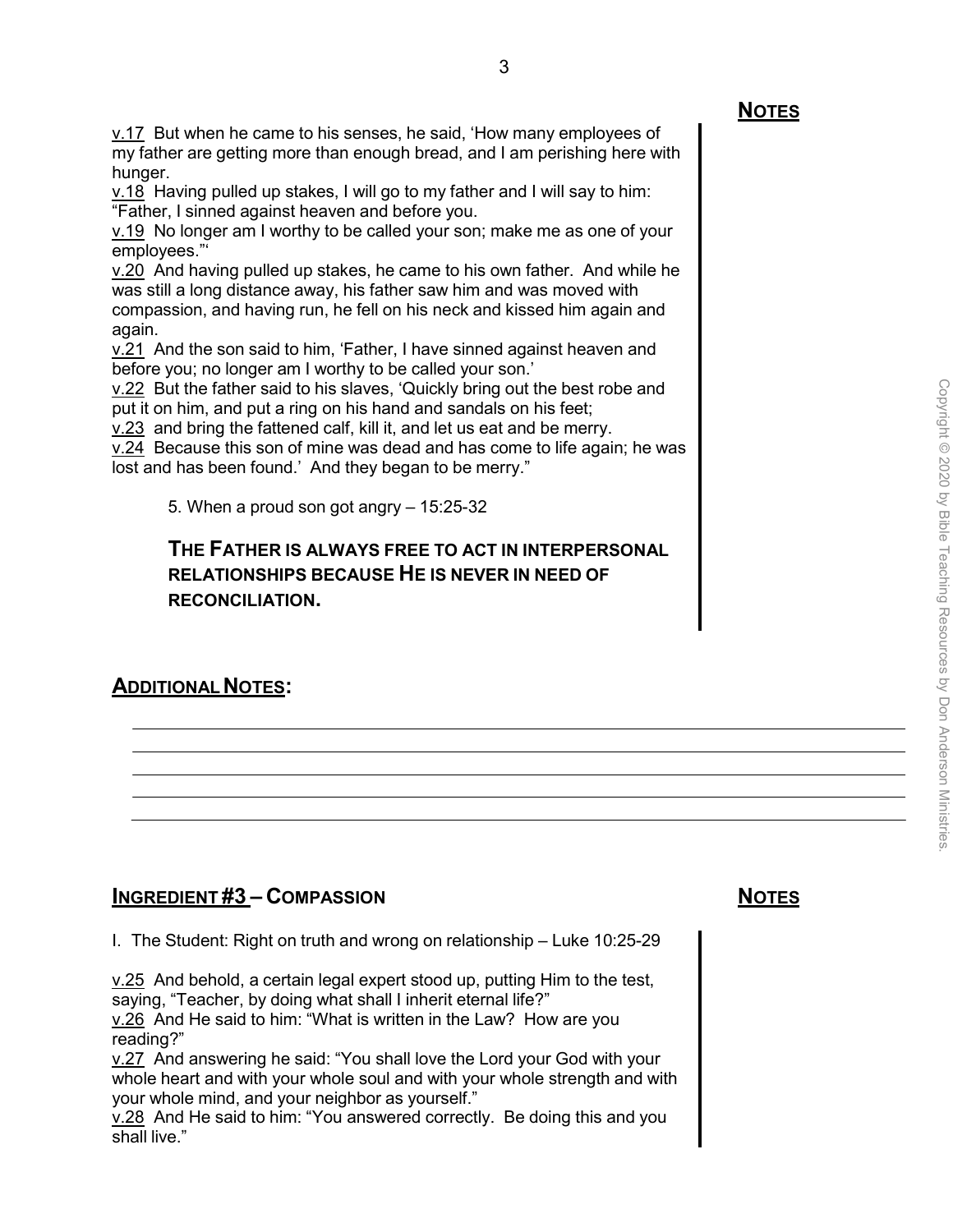v.29 But he, desiring to show himself righteous, said to Jesus: "And who is my neighbor?"

II. The Samaritan: Wrong on truth and right on relationship – Luke 10:30-35

v.30 Jesus replied and said: "A certain man was going down from Jerusalem to Jericho; and he fell into the hands of robbers who stripped him and beat him, departed, leaving him half dead.

v.31 Now, by coincidence, a certain priest was going down that road, and when he saw him, he passed by on the opposite side.

v.32 So, likewise, a Levite, when he came to the place and saw him, passed by on the opposite side.

v.33 But a certain Samaritan, who was on a journey, came upon him; and when he saw him, he had compassion.

v.34 And having come to him, he bandaged his wounds, pouring on oil and wine; then having set him upon his own beast, he brought him to an inn and took care of him.

v.35 And on the next day, having taken out two denarii (about 35-40 cents) he gave them to the innkeeper and said: 'Take care of him; and whatever you spend in addition, when I return, I will repay you.'

III. The Savior: Asks the right question and issues the right command – Luke 10:36-37

v.36 Which of these three seems to you to have been a neighbor to the man who fell among the robbers?"

v.37 And he said: "The one who showed mercy upon him." Then Jesus said to him: "Go and do likewise."

# **ADDITIONAL NOTES:**

# **INGREDIENT #4 – FORGIVENESS NOTES**

I. The Principle of Forgiveness – Matt. 18:21-22

v.21 Then Peter, having come, said to Him, "Lord, how often shall my brother sin against me and I shall forgive him? As many as seven times?  $v.22$  Jesus is saying to him, "I am not saying to you as many as seven times but as many as seventy times seven.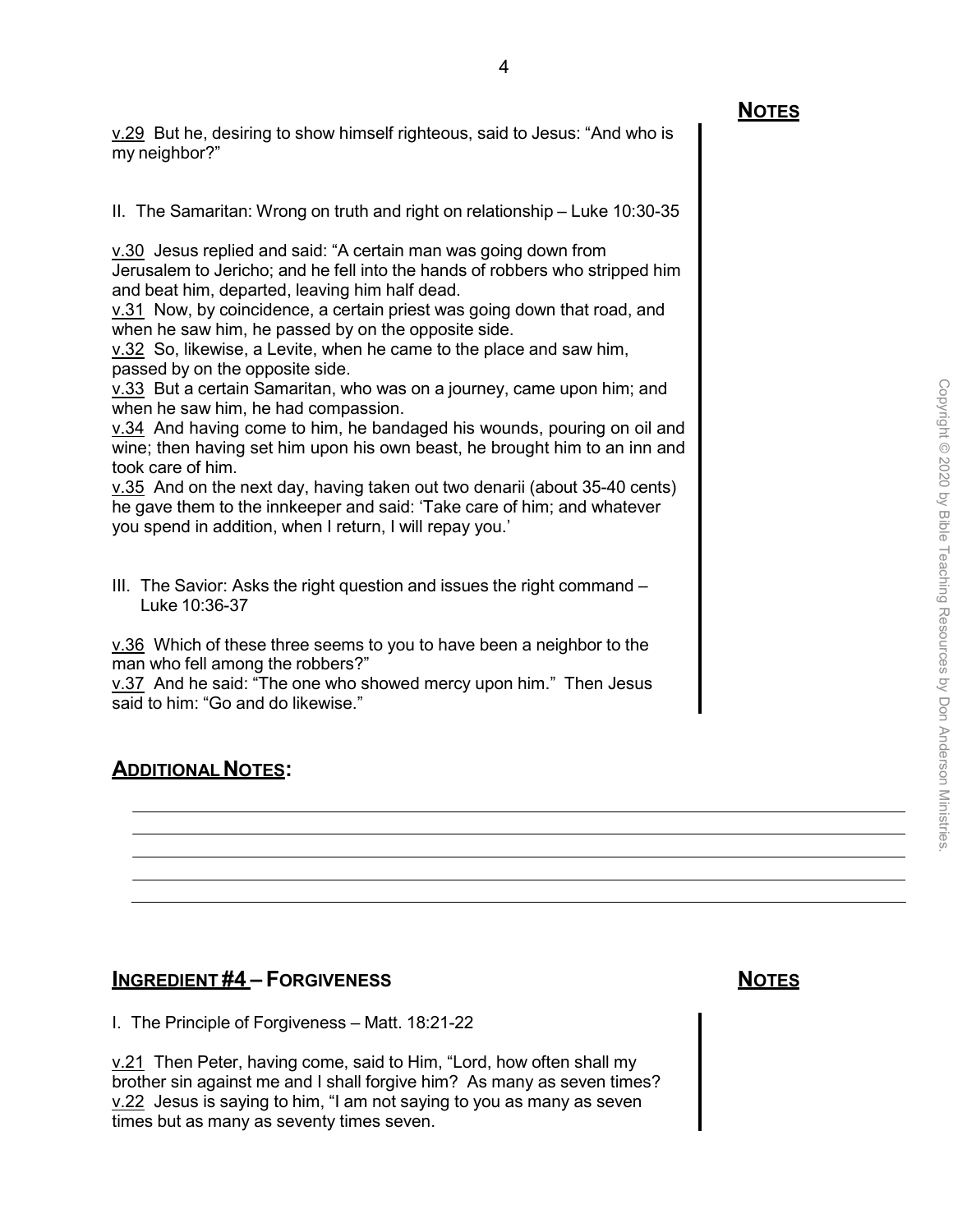v.23 Therefore the kingdom of heaven may be compared to a man, a king, who desired to settle accounts with his servants.

5

v.24 And when he began to compute the accounts, one was brought to him who owed him twelve million dollars.

v.25 And not having that by which to pay the debt, his master ordered him to be sold and his wife and his children and all that he had, and payment to be made.

v.26 Then the servant fell on his knees and was touching the ground with his forehead before him, saying, 'Be patient with me, and I will pay back all to you.'

v.27 And being moved with compassion, the master of that servant released him and forgave him the debt.

v.28 But that servant having gone out found one of his fellow servants who owed him twenty dollars; and he seized him and tried to strangle him, saying, 'Settle up if you are owing anything.'

v.29 Then his fellow servant fell down begging him, saying, 'Be patient with me and I will pay you.'

v.30 However he was not willing, but having gone off, he threw him into prison until he should pay back that which he was owing.

v.31 When his fellow servants saw the things which had taken place, they were greatly distressed; and they went and made clear to their master all the things which took place.

v.32 Then his master, having called him, is saying to him, 'You wicked servant, I forgave you all that debt because you begged me.

v.33 Ought not you to have shown mercy to your fellow servant, just as I also was merciful to you?'

v.34 And having been aroused to anger, his master handed him over to the jailers until he should pay all that he owed him.

III. The Practice of Forgiveness – Matt. 18:35

v.35 So also my Father in heaven will do to you, if you do not forgive each one his brother from your hearts."

# **ADDITIONAL NOTES:**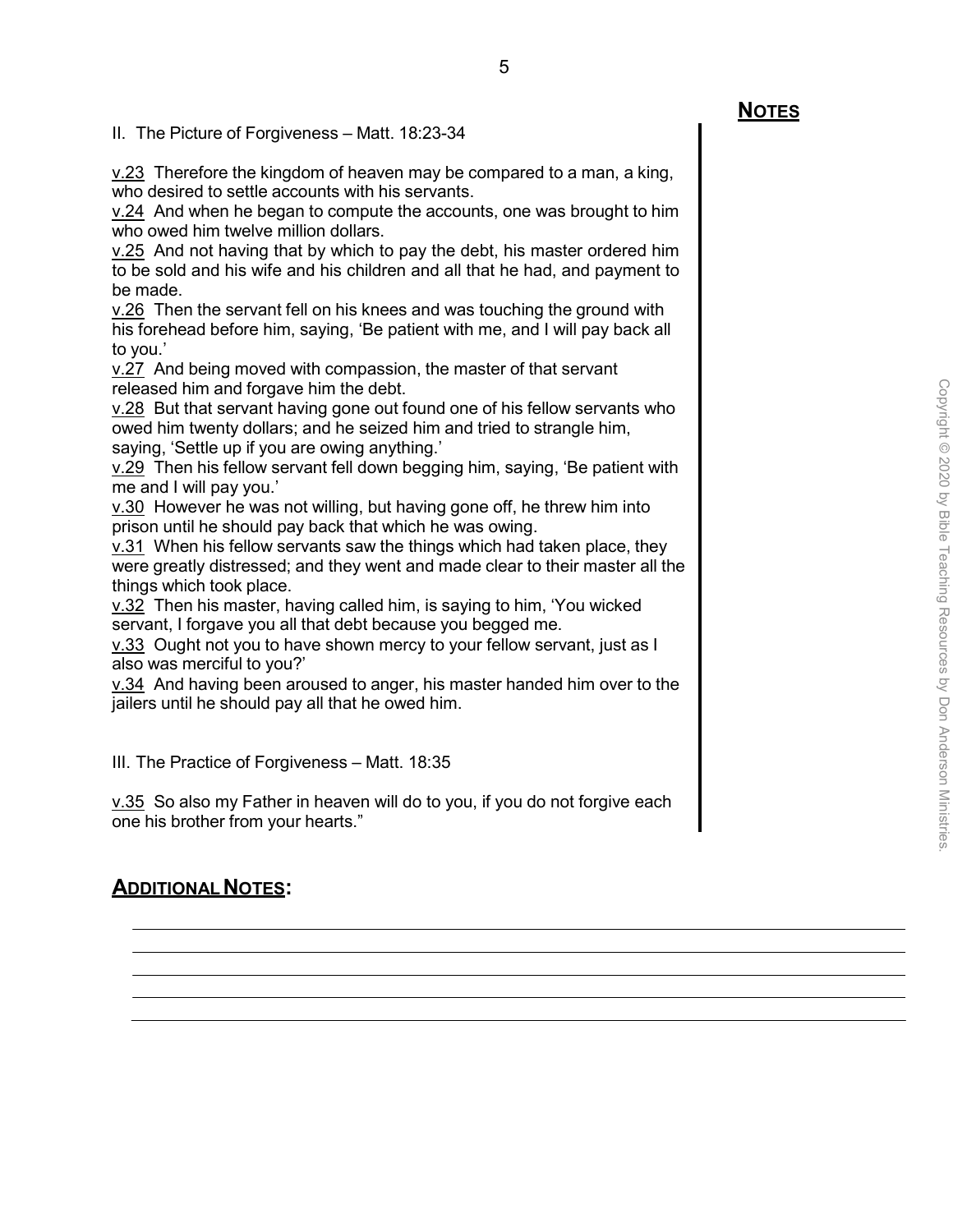### **INGREDIENT #5 – SENSITIVITY NOTES**

I. Invitation #1 – Matt. 22:1-3

 $v. 1$  And Jesus answered and spoke to them again in parables, saying,

 $v. 2$  "The kingdom of heaven may be compared to a man, a king, who made a marriage feast for his son.

v. 3 And he sent out his slaves to call those who had been invited to the wedding feast, and they were not desiring to come.

II. Invitation #2 – Matt. 22:4-6

v. 4 Again, he sent out other slaves saying: 'Tell those who have been invited: "'Behold, I have prepared my dinner; my steers and my fattened livestock I have butchered and everything is ready. Come to the marriage feast."'

v. 5 But they paid no attention and went their way, one to his own farm, another to his business.

v. 6 And the rest, having seized his slaves, treated them shamefully and killed them.

III. Invitation #3 – Matt. 22:7-9

 $\underline{v}$ .  $\overline{7}$  But the king was enraged, and he sent his armies and destroyed those murderers and set their city on fire.

v. 8 Then he is saying to his slaves, 'The wedding feast is indeed ready, but those who have been invited were not worthy.

v. 9 Go therefore to the main intersections, and as many as you find there, invite to the wedding feast.'

IV. The Banquet Hall Is Filled – Matt. 22:10

v.10 And those slaves went out in the streets, and gathered together all they found, both evil and good; and the wedding hall was filled with those reclining at the banquet tables.

V. The Missing Wedding Garment – Matt. 22:11-14

 $v.11$  But when the king came in to look over those reclining at the table, he saw a man there not dressed in wedding clothes.

v.12 And he is saying to him: 'Friend, how did you come in here not having a wedding garment?' And he was speechless.

v.13 Then the king said to the servants, 'Bind him hand and foot, and cast him into the outer darkness; in that place there shall be weeping and gnashing of teeth.'

v.14 For many are invited ones, but few are chosen-out ones."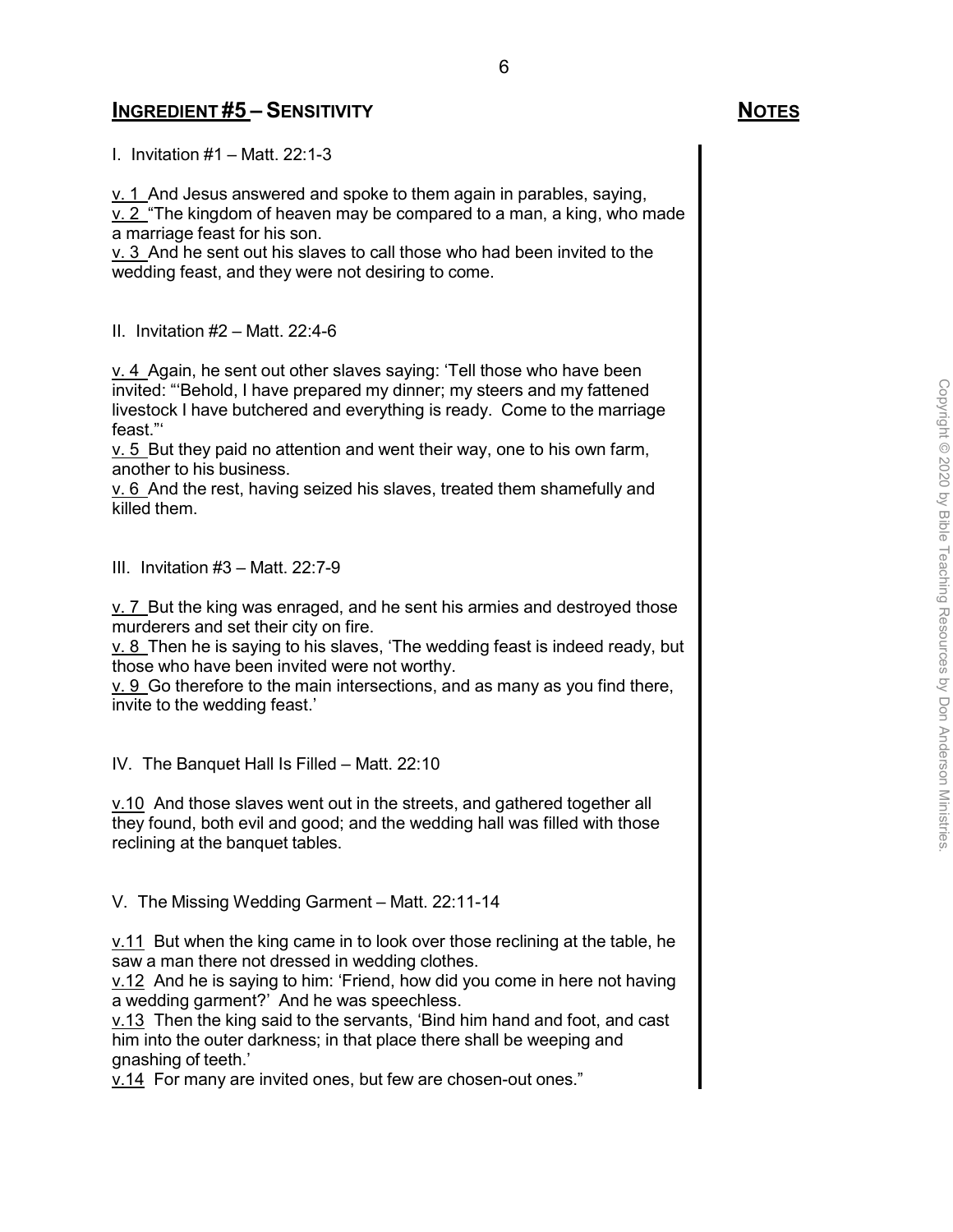### **INGREDIENT #6 – INTEGRITY – GOD IS FAIR NOTES**

I. The Work – Matt. 20:1-7

v. 1 "For the kingdom of heaven is like a man, a master of a house, who went out early in the morning to hire laborers for his vineyard.

v. 2 And having agreed with the laborers for a denarius for the day, he sent them into his vineyard.

v. 3 And he went out about the third hour and saw others standing unemployed in the market place.

v. 4 And to them he said, 'You too be going into the vineyard, and whatever is fair, I will give you.' And so they went.

v. 5 And again he went out about the sixth and the ninth hour, and did the same thing.

v. 6 And about the eleventh hour he went out and found others standing; and he is saying to them: 'Why have you been standing here unemployed all day long?'

v. 7 They are saying to him: 'Because no one hired us.' He is saying to them, 'You also be going into the vineyard.'

II. The Wages – Matt. 20:8-10

v. 8 Now, evening having come, the owner of the vineyard is saying to his foreman, 'Call the laborers and pay them their wages, beginning with the last group to the first.'

v. 9 And when those hired about the eleventh hour came, each one received a denarius.

 $v.10$  And when those hired first came, they thought that they would receive more; and they also received each one a denarius.

III. The Wisdom – Matt. 20:11-16

v.11 And when they received it, they were grumbling against the landowner, v.12 saying, 'These who were last worked one hour, and you made them

equal to us who bore the burden and the scorching heat of the day.'

v.13 But he answered and said to one of them, 'Friend, I am doing you no wrong; did you not agree with me for a denarius?

v.14 Take what is yours and be going on your way, but I am desiring to give to this last man as I also gave to you.

v.15 Is it not lawful for me to do what I am desiring with what is my own?

Or is your eye envious because I am generous?

v.16 Thus the last shall be first and the first last.'

# **ADDITIONAL NOTES:**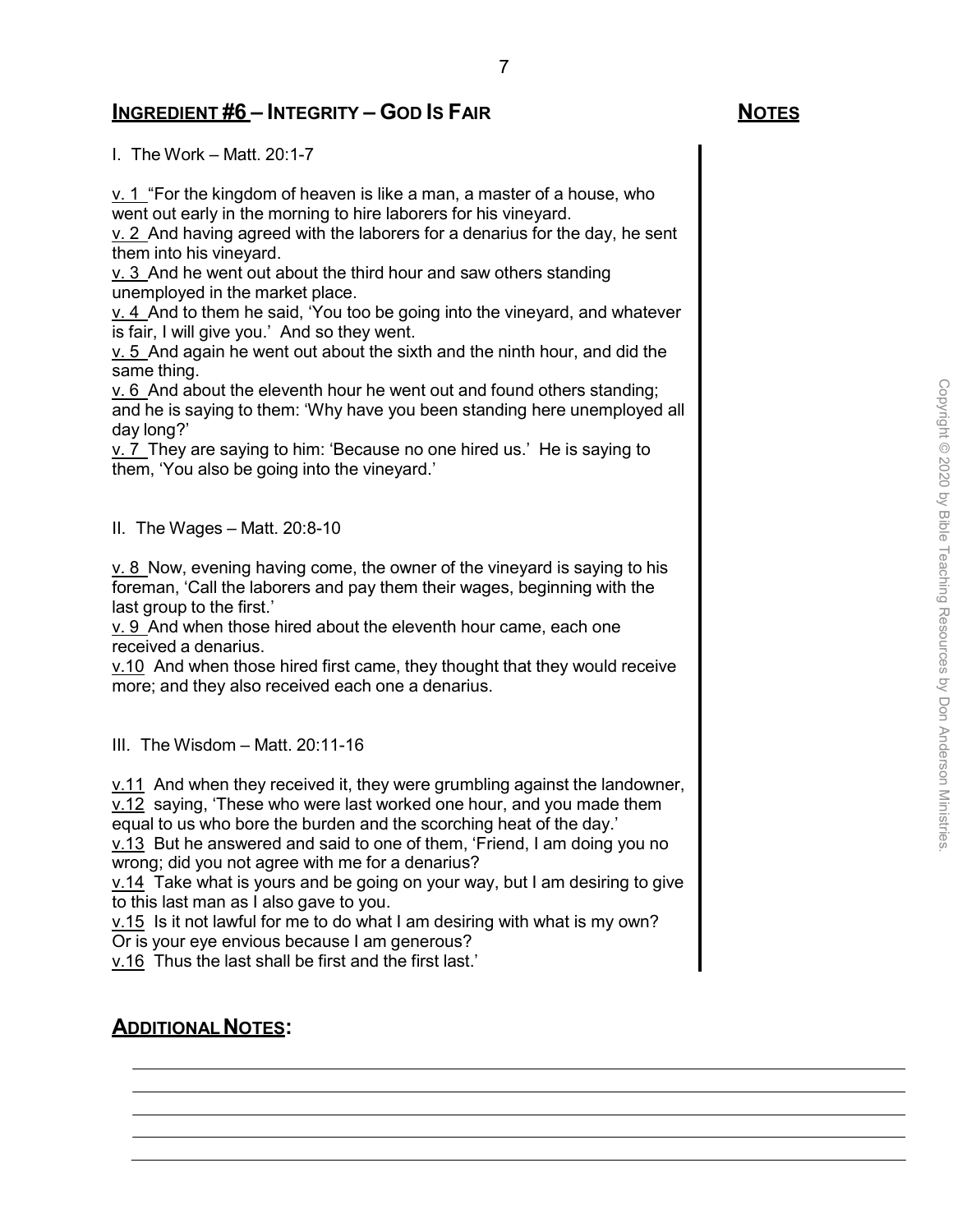# **INGREDIENT #7 – LOYALTY – GOD IS FAITHFUL NOTES**

I. Story #1 – Luke 16:1-13

A. Accountability – verses 1-2

v. 1 Now He was also saying to the disciples: "There was a certain rich man who was having a manager of his estate, and this manager was accused to him as wasting his possessions.

8

v. 2 And having called him, he said to him: 'What is this I am hearing concerning you? Give an account of your management, for you can no longer be manager.'

B. Alternatives (What shall I do?) – verses 3-8

v. 3 And the manager said to himself: 'What shall I do, because my master is taking away the management from me? I am not strong enough to dig; I am ashamed to beg.

v. 4 I know what I shall do, in order that when I am removed from the management, they will receive me into their homes.'

v. 5 And he summoned each one of his master's debtors, and he was saying to the first: 'How much are you owing my master?'

v. 6 And he said, 'A hundred measures of oil.' And he said to him, 'Take your bill, and sit down quickly and write fifty.'

v. 7 Then he said to another: 'Now as for you how much are you owing?' And he said, 'One hundred measures of wheat.' He is saying to him, 'Take your bill, and write eighty.'

 $v. 8$  And his master praised the unrighteous manager because he acted shrewdly; for the sons of this age are shrewder in their dealings with their own kind than the sons of the light.

C. Admonition – verses 9-10

v. 9 And I am saying to you: Make friends for yourselves by means of the wealth of unrighteousness; in order that when it gives out, they may receive you into the eternal dwellings.

v.10 He who is faithful in a very little thing is faithful also in much; and he who is unrighteous in a very little thing is unrighteous also in much.

D. Application – verses 11-13

v.11 If, therefore, you have not been faithful in the use of unrighteous wealth, who will entrust you with that wealth which is genuine? v.12 And if you have not been faithful in the use of that which is another's, who will give you that which is your own?

 $v.13$  No household slave is able to serve two masters; for either he will hate the one, and love the other, or else he will hold to one, and despise the other. You are not able to serve God and wealth."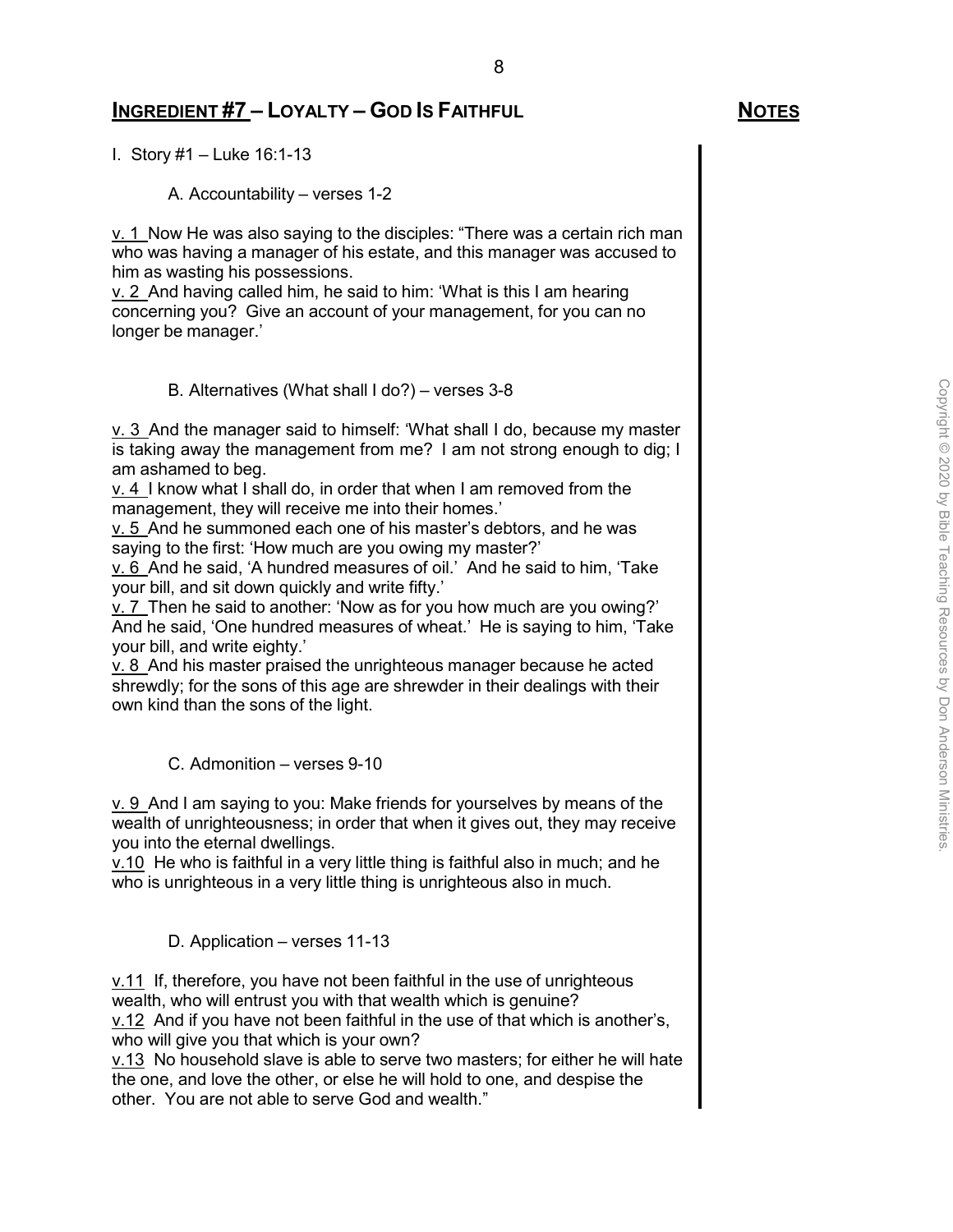II. Story #2 – Luke 16:19-31

A. Rich Man and Poor Man Alive – verses 19-21

v.19 Now there was a certain rich man, and he was in the habit of clothing himself in purple and fine linen, faring sumptuously every day.

v.20 And a certain poor man named Lazarus was laid at his gate, covered with sores,

v.21 and eagerly desiring to be fed with those things which were falling from the rich man's table; besides, even the dogs were coming and licking his sores.

B. Rich Man and Poor Man Dead – verses 22-23

 $v.22$  Now it came about that the poor man died and he was carried away by the angels to Abraham's bosom; and the rich man also died and was buried. v.23 And in Hades, having lifted up his eyes, being in torment, he is seeing Abraham from far away, and Lazarus in his bosom.

C. Request #1 – verses 24-26

v.24 And he cried out and said: 'Father Abraham, have mercy on me, and send Lazarus, in order that he may dip the tip of his finger in water and cool off my tongue; for I am in agony in this flame.'

v.25 But Abraham said: 'Child, remember that you received good things during your life, and likewise Lazarus bad things; but now he is being comforted here, and you are in agony.

v.26 And in all these regions between us and you a great chasm has been placed, in order that those who are desiring to come over from here to you may not be able [to do so]; and that none may cross over from there to us.'

D. Request #2 – verses 27-31

 $v.27$  And he said: 'Then I am begging you, Father, that you send him to my father's house—

v.28 for I am having five brothers—in order that he may be warning them, lest they also come to this place of torment.'

v.29 But Abraham is saying: 'They are having Moses and the prophets. Let them hear them.'

v.30 But he said: 'No! Father Abraham, but if someone from the dead goes to them, they will repent.'

v.31 But he said to him: 'If they are not hearing Moses and the prophets, neither will they be persuaded if someone should arise from the dead.'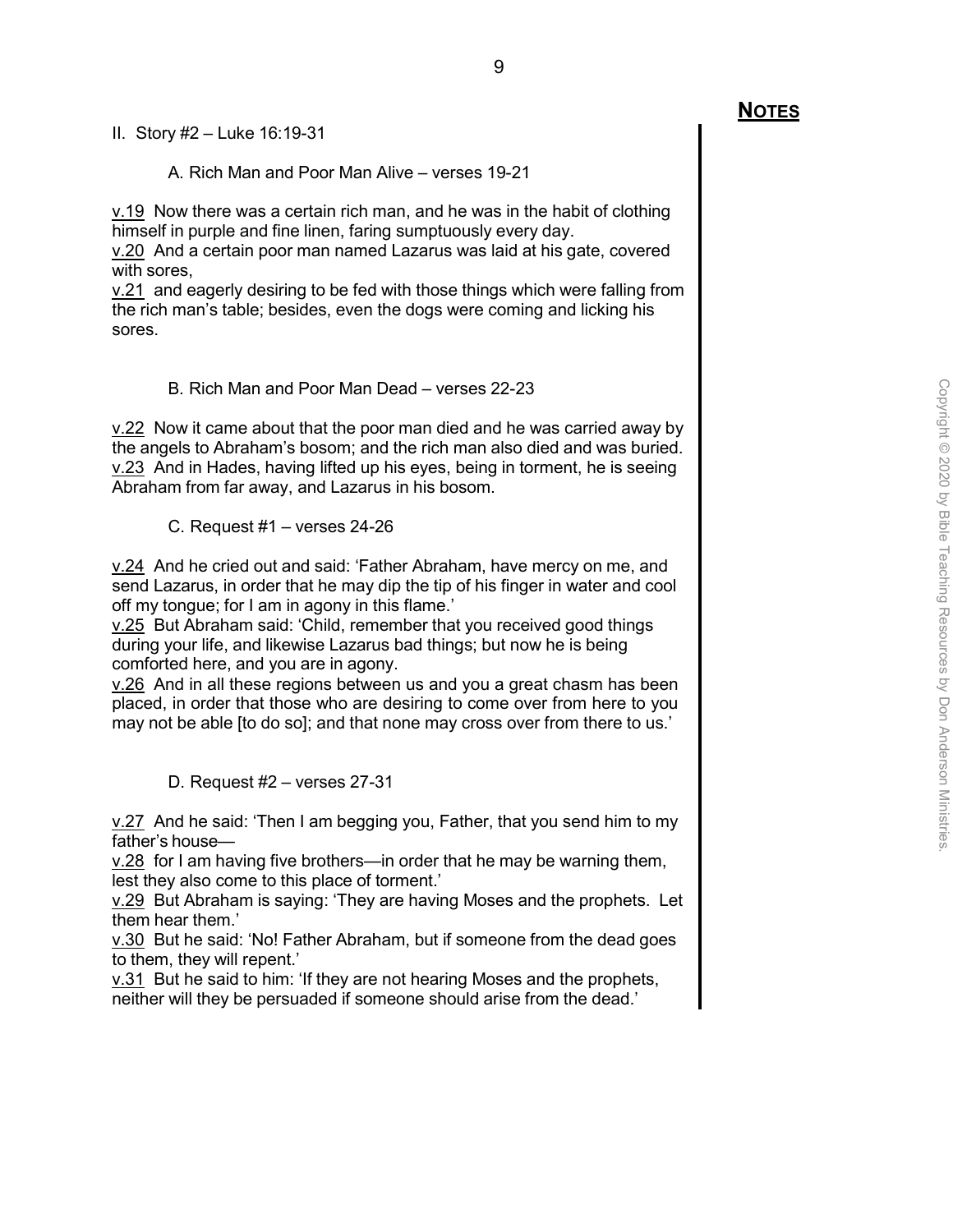# **ADDITIONAL NOTES:**

# **INGREDIENT #8 – ACCOUNTABILITY NOTES**

I. The Foolish and the Prudent Virgins – Matt. 25:1-13

A. The Desire – verses 1-4

 $\underline{v. 1}$  Then the kingdom of heaven will be comparable to ten virgins, who took their lamps, and went out to meet the bridegroom. v. 2 Now five of them were foolish, and five were prudent.

10

v. 3 For when the foolish took their lamps, they took no oil with them.

v. 4 But the prudent took oil in containers along with their lamps.

B. The Delay – verses 5-6

v. 5 Now while the bridegroom was delaying, they all became drowsy and were sleeping.

v. 6 But at midnight there arose a shout: 'Behold, the bridegroom! Come out to meet him!'

C. The Dilemma – verses 7-10

 $\underline{v}$ . 7 Then all those virgins arose and trimmed their lamps.

v. 8 And the foolish said to the prudent: 'Give us some of your oil, for our lamps are going out.'

v. 9 But the prudent answered, saying, 'No, there may not be enough for us and you. Rather be going to those who are selling and buy for yourselves.' v.10 And while they were going away to make the purchase, the bridegroom came, and those who were prepared went in with him to the wedding feast; and the door was closed.

D. The Door – verses 11-13

v.11 And later the rest of the virgins are coming and saying: 'Lord! Lord! Open up for us!'

v.12 But he answered and said, 'Truly I am saying to you, I am not knowing you.'

**NOTES**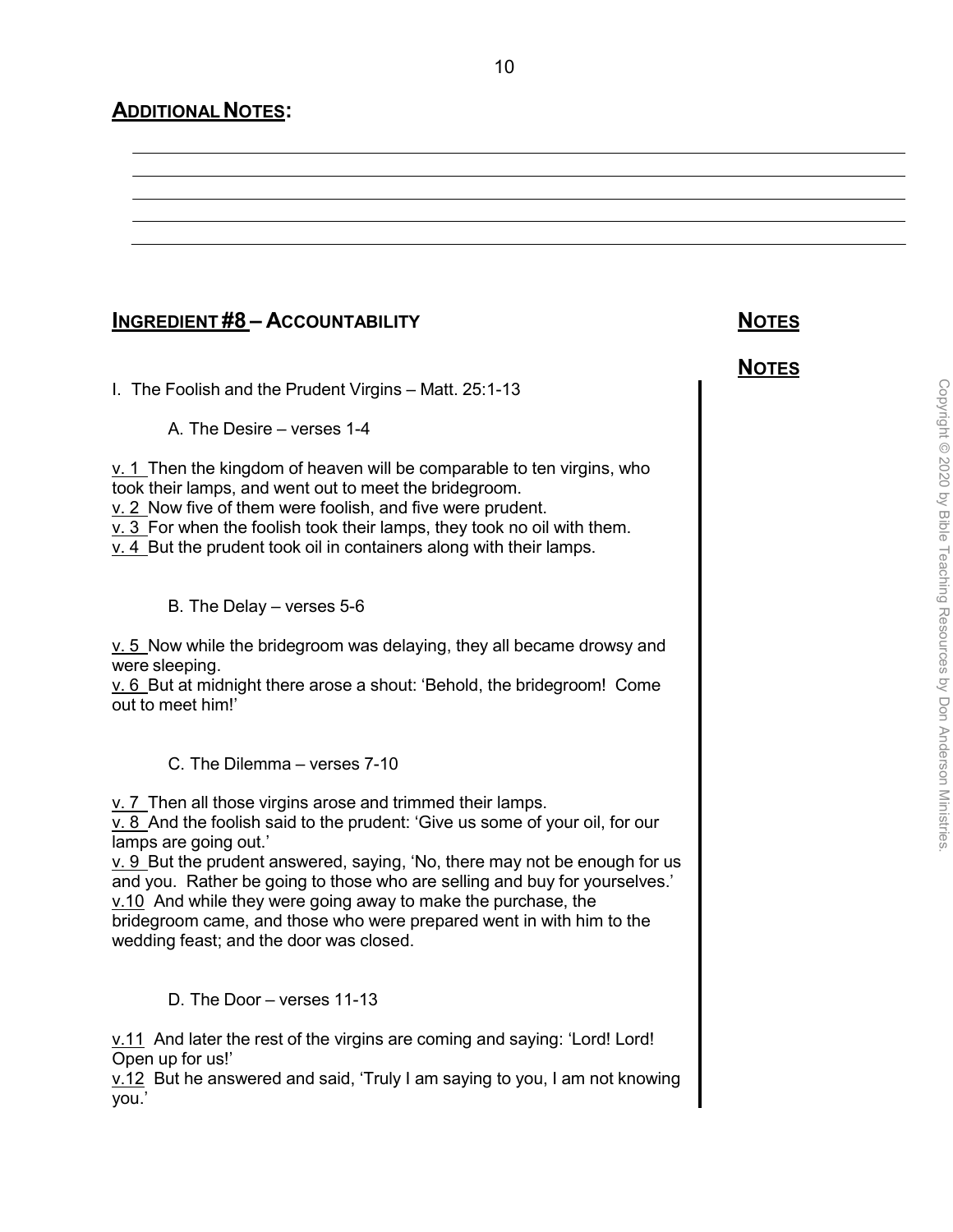v.13 Be ever on the watch therefore, because you are not knowing the day nor the hour.

II. The Story of the Talents – Matt. 25:14-30

A. The Responsibility – verses 14-15

 $v.14$  For it is just like a man about to go on a journey, who called his own slaves, and entrusted his possessions to them.

v.15 And to one he gave five talents, to another, two, and to another, one, each according to his own ability; and he went on his journey.

B. The Response – verses 16-18

v.16 Immediately the one who had received the five talents, proceeded and worked with them and gained five others.

v.17 In the same manner the one who had the two gained two others. v.18 But he who received the one went away and dug in the ground and hid his master's money.

C. The Return – verses 19-27

v.19 Now after a long time, the master of those slaves is coming and is settling up accounts with them.

v.20 And the one who had received the five talents came up and brought five other talents, saying, 'Master, you entrusted five talents to me; see, I have gained five other talents.'

v.21 His master said to him: 'Well done! good and faithful slave, you were faithful over a few things, I will put you in charge of many things. Enter into the joy of your master.'

v.22 And he who had received two talents came up and said: 'Master, you entrusted to me two talents; see! I have gained two other talents.'

v.23 His master said to him, 'Well done! good and faithful slave, you were faithful over a few things, I will put you in charge of many things; enter into the joy of your master.'

v.24 And the one also who had received the one talent came up and said: 'Master, I knew you that you are a hard man, reaping where you did not sow, and gathering from where you scattered no seed.

v.25 And being afraid and having gone off, I hid your talent in the ground; see! you are having what is yours.'

v.26 But his master answering, said to him: 'You wicked and lazy slave, you know that I am harvesting where I did not sow, and gathering where I scattered no seed?

v.27 Then you ought to have deposited my money with the bankers, and I having come, would receive back my money with interest.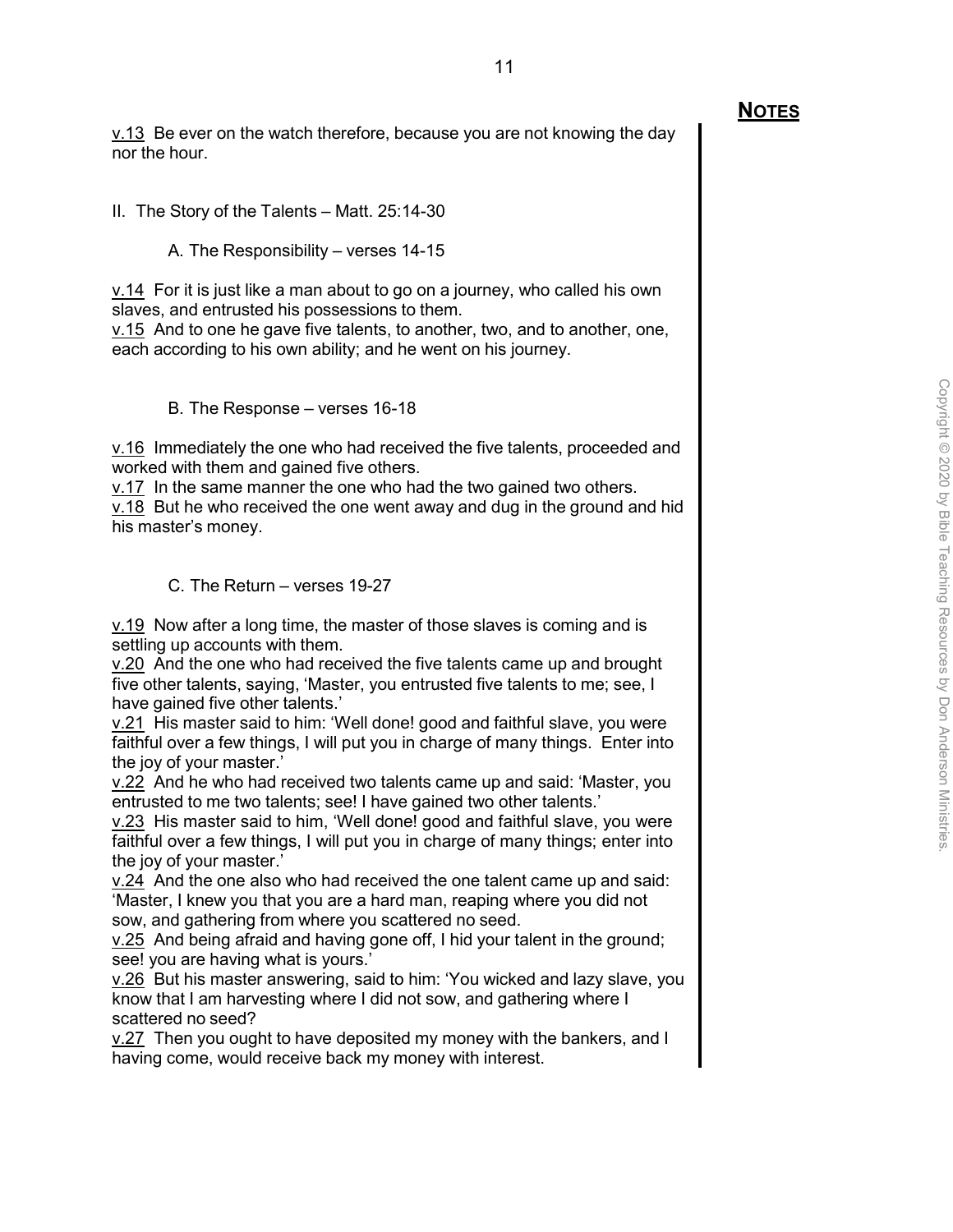D. The Reckoning – verses 28-30

v.28 Therefore, take away the talent from him, and give it to the one who is having ten talents.'

v.29 For to the one who is having more shall be given, and he will have a great abundance; and he who is not having, even what he is having shall be taken from him.

v.30 And cast out the worthless slave into the outer darkness; in that place there shall be weeping and gnashing of teeth.

III. The Sheep and the Goats – Matt. 25:31-46

A. The Coming – verses 31-33

 $v.31$  Now when the Son of Man comes in His glory and all the angels with him, then He will sit upon His throne of glory.

v.32 And all the nations will be gathered before Him; and He shall separate them from one another, even as the shepherd is separating the sheep from the goats.

v.33 And He will stand the sheep on His right and goats on the left.

#### B. The Compassion – verses 34-40

v.34 Then the King will say to those on His right, 'Come, you who are blessed of my Father, inherit the kingdom which has been prepared for you from the foundation of the world.

 $v.35$  For I was hungry, and you gave me to eat; I was thirsty, and you gave me drink; I was a stranger, and you invited me in;

v.36 naked and you clothed me; I was sick, and you looked after me; I was in prison, and you came to me.'

v.37 Then the righteous ones will answer Him, saying: 'Lord, when did we see you hungering and feed you, or thirsting and give you drink?

v.38 And when did we see you a stranger, and invite you in, or naked, and clothe you?

v.39 And when did we see you sick or in prison and come to you?'

v.40 And answering, the King will say to them: 'Truly I am saying to you, to the extent that you did it to one of these my brethren, even the least of them, you did it to me.'

C. The Condemnation – verses 41-45

v.41 Then He will also say to those on His left, 'Depart from me, you who have been doomed, into the eternal fire, which has been prepared for the devil and his angels.

v.42 For I was a hungry, and you gave me nothing to eat; I was thirsty, and you gave me nothing to drink.

v.43 I was a stranger, and you did not invite me in; naked and you did not clothe me; sick and in prison and you did not look after me.'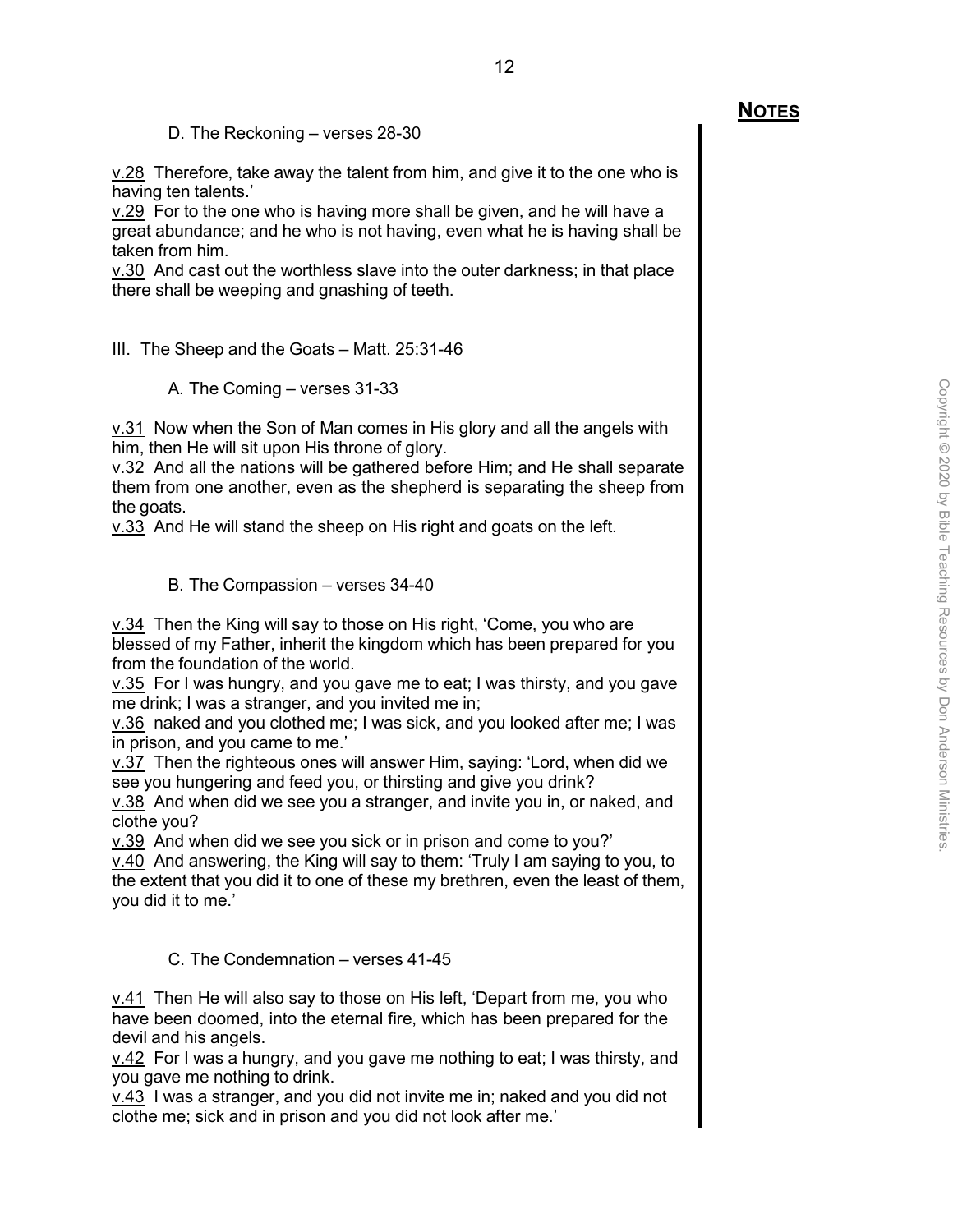v.44 Then they themselves also will answer, saying, 'Lord, when did we see you hungering or thirsting or a stranger or naked or sick or in prison and did not serve (help) you?'

13

v.45 Then He will answer them, saying: 'Truly I am saying to you, to the extent that you did not do it to one of the least of these, you did not do it to me.'

D. The Consignment – verse 46

v.46 And these will go away into eternal punishment, but the righteous ones into life eternal."

### **ADDITIONAL NOTES:**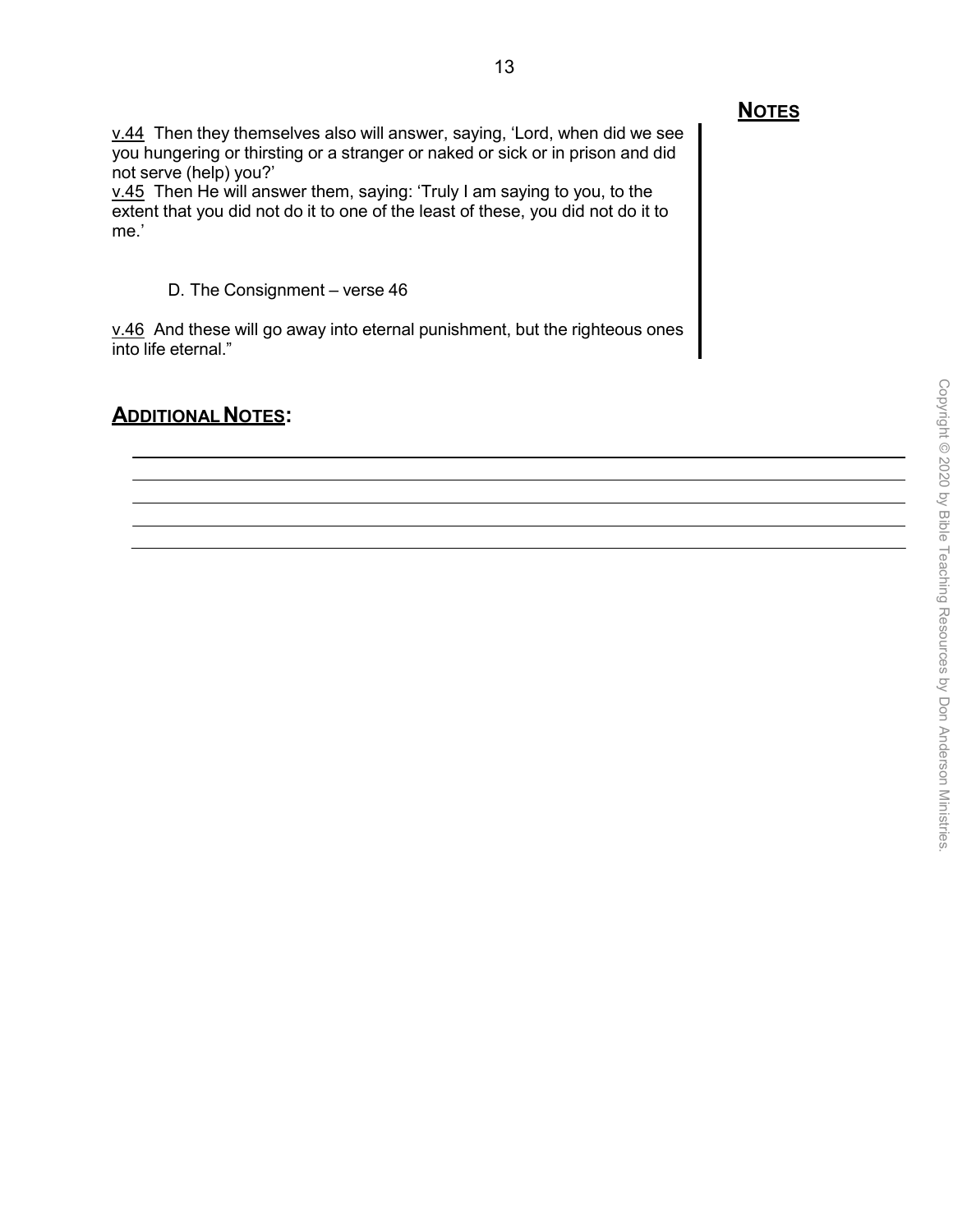#### **SCRIPTURAL RESPONSIBILITIES FOR RELATIONSHIPS**

1. ONENESS – Philippians 2:2 Make my joy complete by being of the same mind, maintaining the same love, united in spirit, intent on one purpose. 2. FELLOWSHIP – Acts 2:42 And they were continually devoting themselves to the apostles' teaching and to fellowship, to the breaking of bread and to prayer. 3. CONSOLATION – Colossians 4:11 and also Jesus who is called Justus; these are the only fellow workers for the kingdom of God who are from the circumcision; and they have proved to be an encouragement to me. 4. EXAMPLE – Philippians 3:17 Brethren, join in following my example, and observe those who walk according to the pattern you have in us. 5. COMMITMENT – 2 Corinthians 7:3 I do not speak to condemn you; for I have said before that you are in our hearts to die together and to live together. 6. EATING – Acts 2:46 And day by day continuing with one mind in the temple, and breaking bread from house to house, they were taking their meals together with gladness and sincerity of heart. 7. RESPECT – Romans 15:20 And thus I aspired to preach the gospel, not where Christ was already named, that I might not build upon another man's foundation; 8. MOTIVATING – Hebrews 10:24 and let us consider how to stimulate one another to love and good deeds, 9. SYMPATHETIC – 1 Peter 3:8 To sum up, let all be harmonious, sympathetic, brotherly, kindhearted, and humble in spirit. 10. GREET – Philippians 4:21 Greet every saint in Christ Jesus. The brethren who are with me greet you. 11. SHARING – Acts 2:45 and they began selling their property and possessions and were sharing them with all, as anyone might have need.

**NOTES**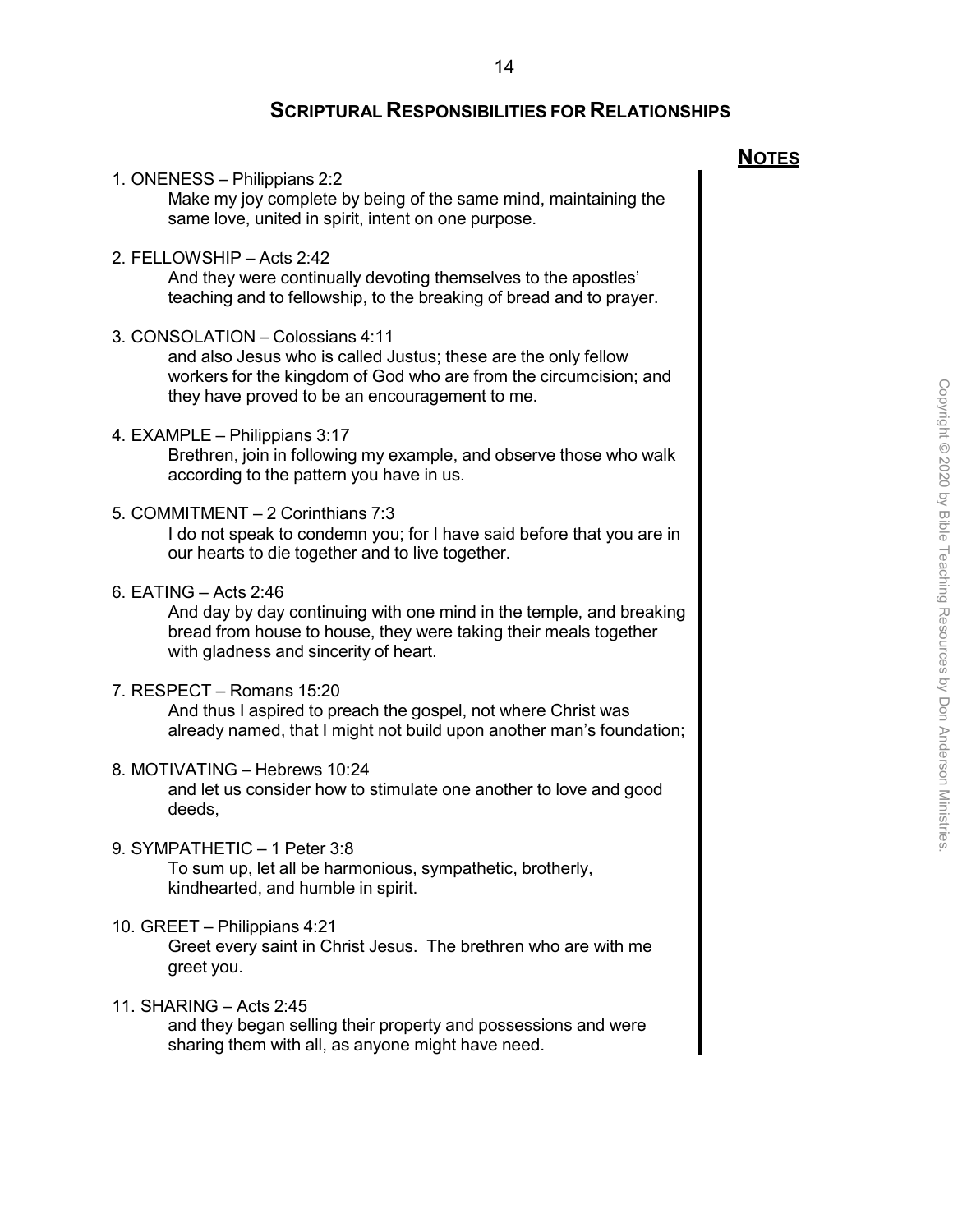12. TEACHING – Colossians 3:16

Let the word of Christ richly dwell within you, with all wisdom teaching and admonishing one another with psalms and hymns and spiritual songs, singing with thankfulness in your hearts to God.

15

13. ASSEMBLY – Hebrews 10:25

not forsaking our own assembling together, as is the habit of some, but encouraging one another; and all the more, as you see the day drawing near.

14. CONFESSION – James 5:16

Therefore, confess your sins to one another, and pray for one another, so that you may be healed. The effective prayer of a righteous man can accomplish much.

15. COMFORT – 2 Corinthians 1:4

who comforts us in all our affliction so that we may be able to comfort those who are in any affliction with the comfort with which we ourselves are comforted by God.

#### 16. WELCOME – Galatians 2:9

and recognizing the grace that had been given to me, James and Cephas and John, who were reputed to be pillars, gave to me and Barnabas the right hand of fellowship, that we might go to the Gentiles and they to the circumcised.

#### 17. HOSPITALITY – Romans 12:13

contributing to the needs of the saints, practicing hospitality.

18. KIND – Ephesians 4:32

And be kind to one another, tender-hearted, forgiving each other, just as God in Christ also has forgiven you.

#### 19. FORGIVENESS – Matthew 5:23-24

If therefore you are presenting your offering at the altar, and there remember that your brother has something against you, leave your offering there before the altar, and go your way; first be reconciled to your brother, and then come and present your offering.

#### 20. LOVE – I John 4:11

Beloved, if God so loved us, we also ought to love one another.

#### 21. GIVING – Philippians 4:14-15

Nevertheless, you have done well to share with me in my affliction. And you yourselves also know, Philippians, that at the first preaching of the gospel, after I departed from Macedonia, no church shared with me in the matter of giving and receiving but you alone;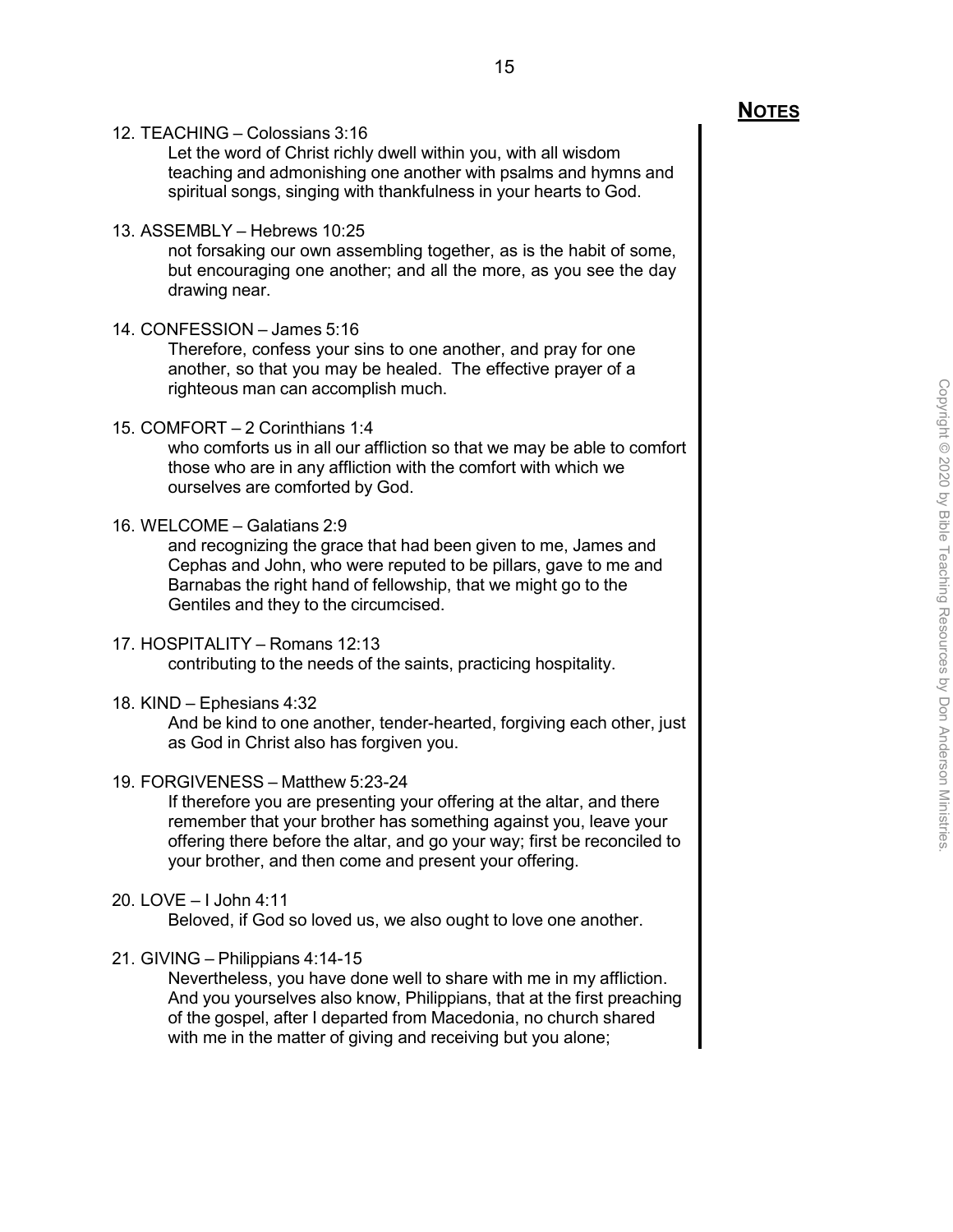22. COMMUNICATING – Ephesians 5:19

speaking to one another in psalms and hymns and spiritual songs, singing and making melody with your heart to the Lord;

23. EXHORTING – Ephesians 4:15

but speaking the truth in love, we are to grow up in all aspects into Him, who is the head, even Christ,

24. ADMONISHING – 2 Thessalonians 3:14-15

And if anyone does not obey our instruction in this letter, take special note of that man and do not associate with him, so that he may be put to shame. And yet do not regard him as an enemy, but admonish him as a brother.

- 25. SUBMISSIVE Ephesians 5:21 and be subject to one another in the fear of Christ.
- 26. CARING 1 Corinthians 12:26

And if one member suffers, all the members suffer with it; if one member is honored, all the members rejoice with it.

27. REFRESHING – Romans 15:32

so that I may come to you in joy by the will of God and find refreshing rest in your company.

28. FUNCTIONING – Ephesians 4:16

from whom the whole body, being fitted and held together by that which every joint supplies, according to the proper working of each individual part, causes the growth of the body for the building up of itself in love.

- 29. TOUCHING 1 Corinthians 16:20 All the brethren greet you. Greet one another with a holy kiss.
- 30. RESPONSIBILITY Galatians 6:2 Bear one another's burdens, and thus fulfill the law of Christ.
- 31. ENCOURAGEMENT Romans 1:12 that is, that I may be encouraged together with you while among you, each of us by the other's faith, both yours and mine.
- 32. EDIFYING 1 Corinthians 14:26

What is the outcome then, brethren? When you assemble, each one has a psalm, has a teaching, has a revelation, has a tongue, has an interpretation. Let all things be done for edification.

33. REMOVING – 1 Corinthians 5:13 But those who are outside, God judges. Remove the wicked man from among yourselves.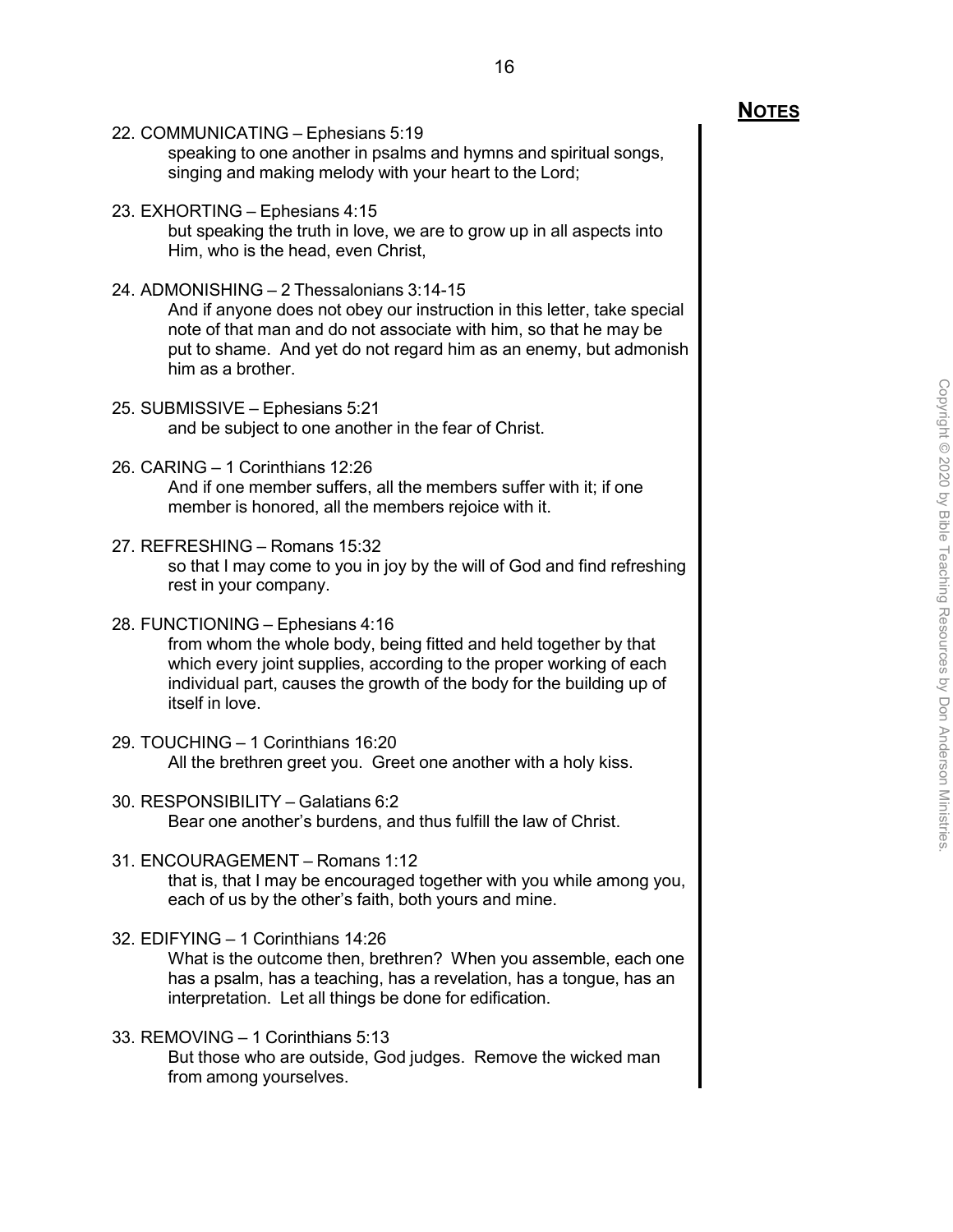#### 34. RESTORING – Galatians 6:1

Brethren, even if a man is caught in any trespass, you who are spiritual, restore such a one in a spirit of gentleness; each one looking to yourself, lest you too be tempted.

#### 35. STRIVING TOGETHER –- Philippians 1:27

Only conduct yourselves in a manner worthy of the gospel of Christ; so that whether I come and see you or remain absent, I may hear of you that you are standing firm in one spirit with one mind striving together for the faith of the gospel;

#### 36. HONESTY – Ephesians 4:25

Therefore, laying aside falsehood, speak truth, each one of you, with his neighbor, for we are members of one another.

#### 37. CONFRONTING – Matthew 18:15-17

And if your brother sins, go and reprove him in private; if he listens to you, you have won your brother. But if he does not listen to you, take one or two more with you, so that by the mouth of two or three witnesses every fact may be confirmed. And if he refuses to listen to them, tell it to the church; and if he refuses to listen even to the church, let him be to you as a Gentile and a tax-gatherer.